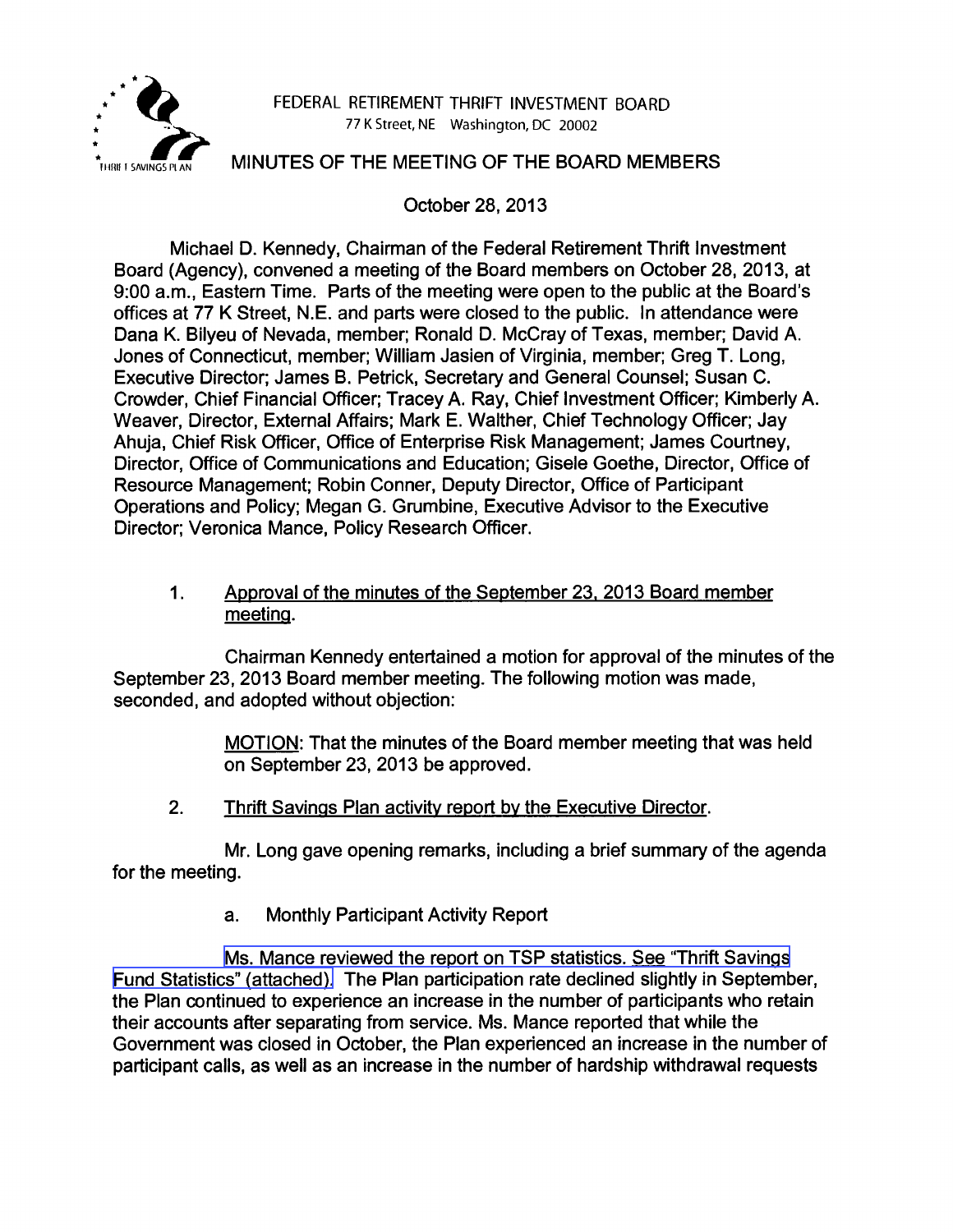and the number of inter-fund transfers. Ms. Mance stated that the Agency extended the response time for the annual participant survey until November 8, 2013.

b. Monthly Investment Performance Report

[Ms. Ray reviewed the fund performance memorandum, entitled](http://www.frtib.gov/pdf/minutes/MM-2013Oct-Att2.pdf) ["September 2013 Performance Review -](http://www.frtib.gov/pdf/minutes/MM-2013Oct-Att2.pdf) G, F, C, S, I, and L Funds" (attached). Ms. Ray reported on the class action settlements for the Plan and also noted that an audit of BlackRock's proxy voting for the Plan did not find any exceptions. Lastly, Ms. Ray stated that it was necessary that the Board review, and if appropriate, reaffirm the investment policies.

Chairman Kennedy entertained a motion to reaffirm the investment policies of the Government Securities Investment Fund, the Fixed Income Index Investment Fund, the Common Stock Index Investment Fund, the Small Capitalization Stock Investment Fund, and the International Stock Index Investment Fund. The following motion was made, seconded, and adopted without objection:

> MOTION: That the investment policies for the Government Securities Investment Fund, the Fixed Income Index Investment Fund, the Common Stock Index Investment Fund, the Small Capitalization Stock Investment Fund, and the International Stock Index Investment Fund be reaffirmed.

c. Legislative Report

Ms. Weaver reported that the debt ceiling was raised in October. As part of that process, the G Fund was made whole and TSP participants did not experience any problems as a result of the recent extraordinary measures. Ms. Weaver noted that the Treasury Department may have to move to extraordinary measures again in February or March of 2014.

3. Mid-Year Financial Audit.

Mr. Long introduced the Plan's external auditors from CliftonLarsonAllen to report on the Plan's mid-year financial audit.

CliftonLarsonAllen reviewed the CLA presentation (attached), including the Audit Plan for calendar year 2013. CLA then stated that the review of the Plan's financial statements was conducted in accordance with standards established by the American Institute for Certified Public Accountants. The review did not identify any material issues or noncompliance maters.

Mr. Ahuja reported that the Agency has recently closed 31 open audit [recommendations and CLA as well as other external auditors will review those closed](http://www.frtib.gov/pdf/minutes/MM-2013Oct-Att3.pdf) recommendations during the next audit. Mr. Ahuja reported that the Agency continues to work diligently to close other outstanding audit recommendations.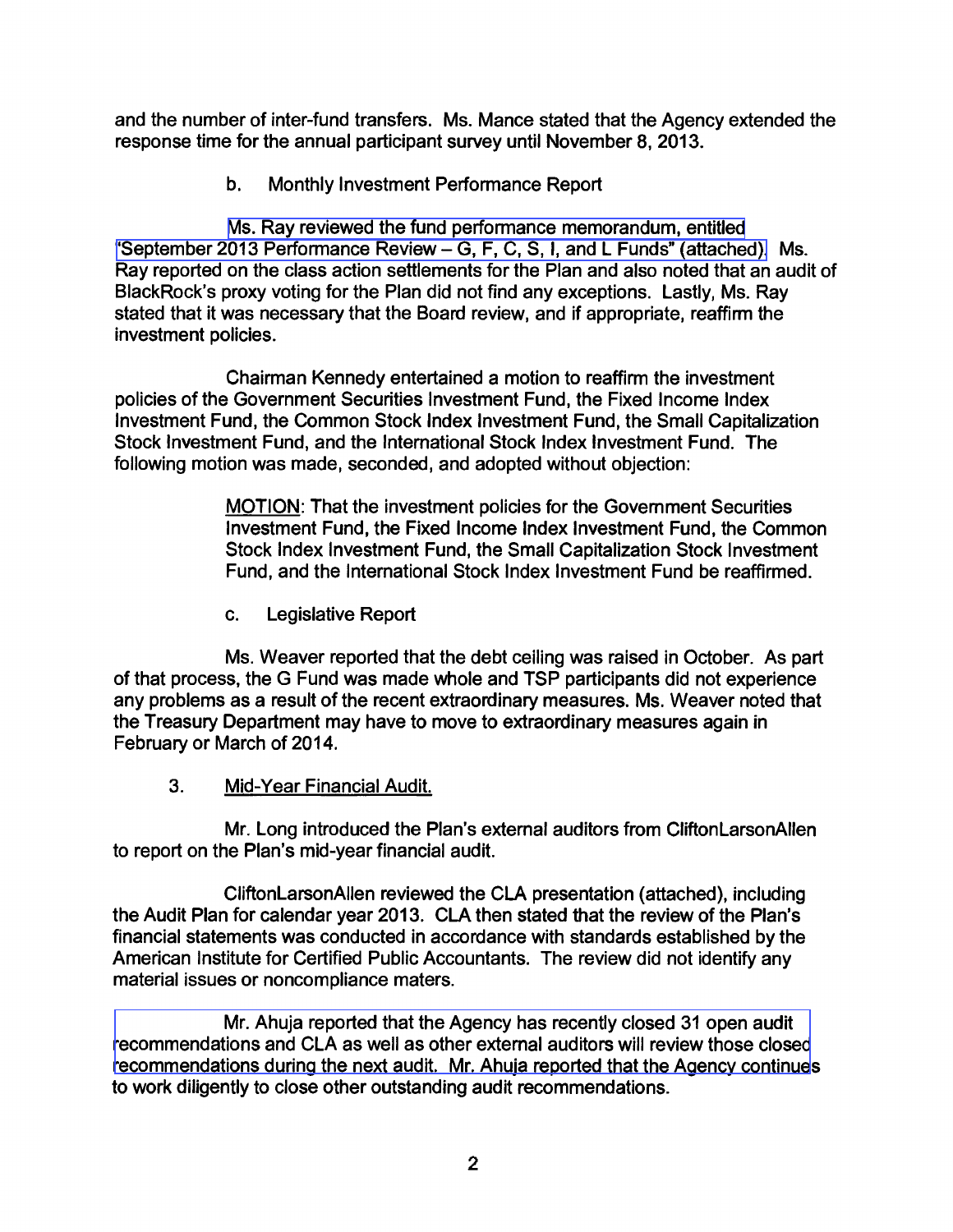# 4. Capital Markets and the L Funds.

Mr. Long reported that the Plan recently completed its annual review of capital markets assumptions and the L Funds. As part of that process, the Plan engaged Mercer Inc. to assist in the analysis. Mr. Long introduced the individuals from Mercer to present the findings of the annual review.

Mercer reviewed the stochastic model as well as demographic and market assumptions, and then proceeded to review how the model and assumptions comport with the current Lifecycle Funds. Next, Mercer reviewed the current L Fund allocations as well as possible future allocations based on their analysis of the Funds in the context of their modeling and assumptions. Mercer concluded the presentation by providing their findings and offering several future options for the five L Funds, including a recommendation that the Plan increase the G fund allocation relative to all fixed income within the L Funds and that the equity allocation be increased by 5% across all of the Funds.

## 5. Human Capital Review and Office of Resource Management Report.

Mr. Long introduced Ms. Goethe, the Director of the Office of Resource [Management. Ms. Goethe presented the ORM Update \(attached\). This included](http://www.frtib.gov/pdf/minutes/MM-2013Oct-Att4.pdf)  reviewing the ORM mission statement and the Office's ongoing initiatives. Ms. Goethe then reported on the Office's accomplishments, including the recent publication of the Human Capital Plan which provides a long-term roadmap for the hiring and recruitment of highly skilled individuals to carry out the Agency's mission. Ms. Goethe also reported on improved training and development programs within the Agency as well as ongoing projects to improve the Agency's facilities and resources.

# 6. Quarterly Vendor Financial Report.

Mr. Ahuja reviewed the "Quarterly Vendor Financial Assessment" [\(attached\). Mr. Ahuja stated that Blackrock's assessment of their key servicers](http://www.frtib.gov/pdf/minutes/MM-2013Oct-Att5.pdf) includes State Street that provides custodian services to the Plan. The Agency will continue to rely on Blackrock's representation regarding the financial health of State Street.

### 7. Closed Session.

On a vote taken by the Chairman, the members closed the meeting at 11 :51 a.m. for executive session.

At 1:21 p.m., upon completion of the executive session, the members reconvened the open portion of the meeting.